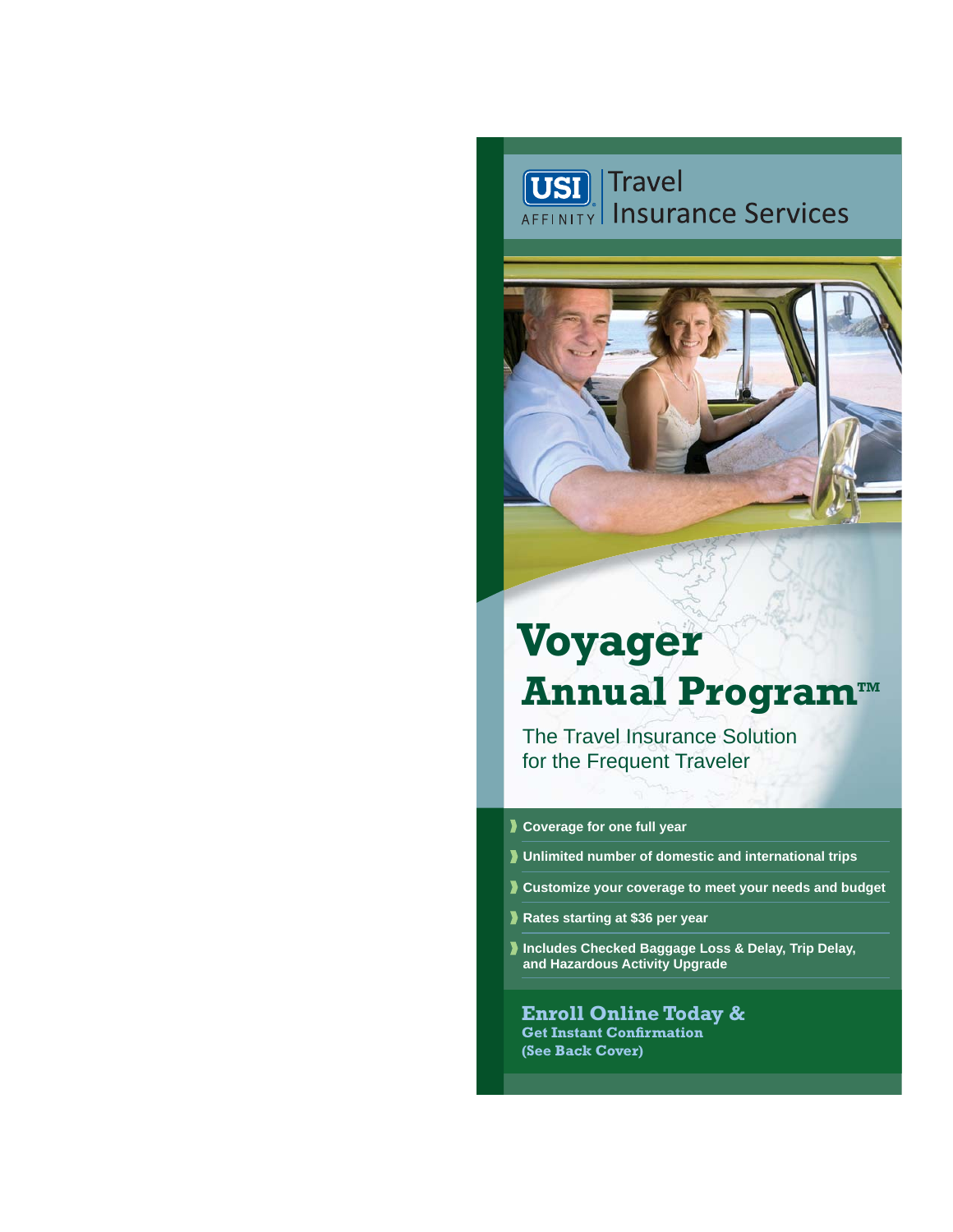

## **Voyager Annual Insurance™ The Coverage You Need for Your Travels**

Are you always on the go? Voyager Annual Program™ allows you to travel with the comfort of knowing that you have coverage any time that you are more than 100 miles from home. Medical emergencies, cancelled flights, lost or delayed checked luggage can conspire to ruin any trip. You don't have to face these hassles alone, Voyager can help!

#### **Medical Benefits and Assistance**

No one plans to get sick or injured while traveling away from home, but it can happen to anyone. The Voyager Program includes 24/7 Medical Assistance services to help you find a local doctor or hospital to get you the treatment you need. If you are away from home and need emergency medical evacuation to the nearest hospital or your home for medical care, the Voyager Program will cover the approved expenses up to the policy limit.

#### **Travel With the Coverage You Need!**

Bad weather, mechanical problems, or delayed flights can leave you stranded with few options. With the Trip Delay benefit in the Voyager Program, you are covered for reasonable additional expenses while you are stuck far from home.

Nothing ruins a business trip or vacation getaway like losing your checked luggage. The Lost or Delayed Checked Luggage benefit on Voyager's Program lets you travel knowing that you are covered if your baggage is lost, stolen or delayed while you are away from home.

#### **Adventure Seeker?**

Maybe sitting by the pool or trying a few restaurants is not your idea of a fun and exciting vacation. Upgrade your Voyager coverage to include the Optional Hazardous Activity Coverage for activities usually excluded on travel insurance plans, including sky diving, amateur racing, and mountain climbing.

#### **Benefits and Limits**

Available limits for all Plans\*

Voyager Program offers three options for coverage: Basic, Plus, Elite, all with adjustable benefit limits and services that allow vou to customize the plan to fit your needs and budget.

All Plans include:

Checked Baggage Loss - \$1000 Checked Baggage Delay - \$500 Travel Delay - \$100/5 days max. Repatriation of Remains - \$7,500

| <b>BENEFITS</b>                                                                                               | <b>BASIC PLAN</b><br><b>LIMITS</b>                                                                                 | <b>PLUS PLAN</b><br><b>LIMITS</b>                                                                                  | <b>ELITE PLAN</b><br><b>LIMITS</b>                                                                                 |
|---------------------------------------------------------------------------------------------------------------|--------------------------------------------------------------------------------------------------------------------|--------------------------------------------------------------------------------------------------------------------|--------------------------------------------------------------------------------------------------------------------|
| <b>24 - Hour</b><br>Assistance                                                                                | Included<br><b>Personal VIP</b><br>Assistance                                                                      | Included<br>Personal VIP<br>Assistance                                                                             | Included<br><b>Personal VIP</b><br>Assistance                                                                      |
| <b>Medical Coverage</b><br>Maximum Benefits for<br>ages 70-75 is \$100,000<br>and for ages 76+ is<br>\$5,000. | <b>Not Available</b>                                                                                               | \$5,000<br>\$10,000<br>\$25,000<br>\$50,000                                                                        | \$100,000<br>\$250,000<br>\$500,000                                                                                |
| <b>Medical</b><br>Evacuation                                                                                  | \$25,000<br>\$50,000<br>\$100,000<br>\$250,000<br>\$500,000                                                        | \$25,000<br>\$50,000<br>\$100,000<br>\$250,000<br>\$500,000                                                        | \$25,000<br>\$50,000<br>\$100,000<br>\$250,000<br>\$500,000                                                        |
| <b>Accidental</b><br>Death &<br><b>Dismemberment</b>                                                          | 24 Hour:<br>\$25,000<br>\$100,000<br>\$300,000<br>\$500,000<br>Flight Only:<br>\$100,000<br>\$300,000<br>\$500,000 | 24 Hour:<br>\$25,000<br>\$100,000<br>\$300,000<br>\$500,000<br>Flight Only:<br>\$100,000<br>\$300,000<br>\$500,000 | 24 Hour:<br>\$25,000<br>\$100,000<br>\$300,000<br>\$500,000<br>Flight Only:<br>\$100,000<br>\$300,000<br>\$500,000 |
| <b>Hazardous Activity</b><br>Upgrade                                                                          | 10%<br><b>Additional</b>                                                                                           | 10%<br>Additional                                                                                                  | 10%<br>Additional                                                                                                  |

\*Unlimited number of domestic and international trips (each trip not to exceed 90 days).

| <b>Quote Example</b>                  | <b>Basic</b> | <b>Plus</b> | Elite     |
|---------------------------------------|--------------|-------------|-----------|
| <b>Medical Evacuation</b>             | \$25,000     | \$25,000    | \$25,000  |
| <b>Medical Coverage</b>               | N/A          | \$5,000     | \$100,000 |
| AD&D - Flight Only                    | \$100,000    | \$100,000   | \$100,000 |
| Age 0-69:<br><b>Total Annual Cost</b> | \$36         | \$147       | \$347     |
|                                       |              |             |           |

#### **ENROLL ONLINE:**

Customize Voyager Program with our easy online enrollment. See the back of the brochure for the website address.